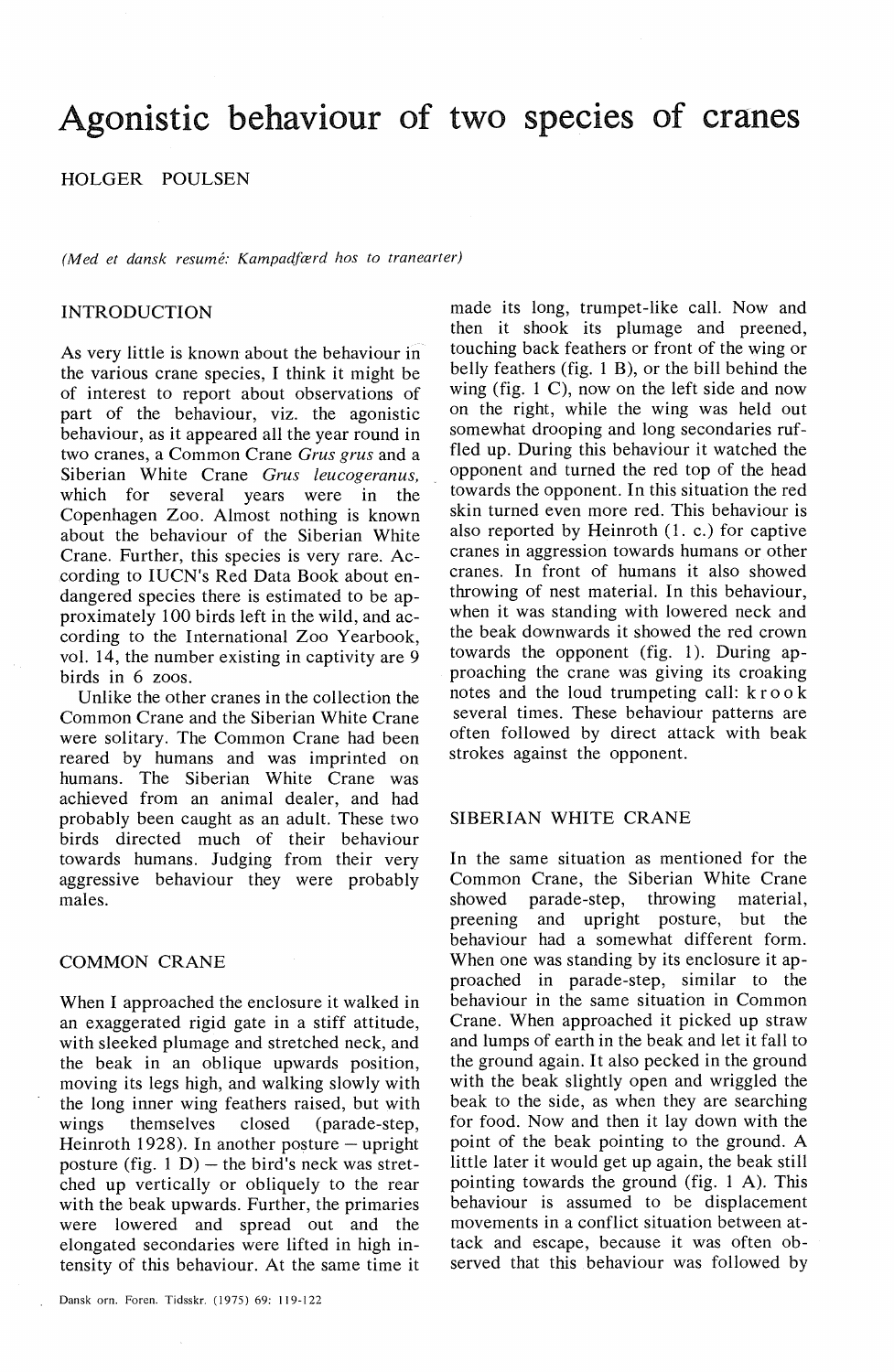

Fig. 1. Agonistic displays of Common Crane (left) and Siberian White Crane (right). A: bill to ground. B: head down, bill up. C: bill behind wing. D: upright posture.

*Kampadfærd hos Alm. Trane (til venstre) og Snetrane (til højre). A: Næb mod jord. B: Hoved ned, næb op. C: Næb bag vinge. D: Opret positur.* 

either the crane walking away or the crane attacking when approached. The closer connection between these three displacement movements: nestbuilding, feeding, and sitting was not solved. To do that one must know more about the behaviour of cranes. After that the crane showed ritualized preening (fig. 1 C). In ritualized preening behind the wing the head was jerked backwards in a wide curve, the neck being stretched out, and the beak was put into the shoulder feathers, so the beak could not be seen, and only the head with the red skin and the yellow eye were visible. At the same time the wing on the same side was lowered and held somewhat out from the body. Further, the tail was erected to an oblique position. The movement was made now on the left, now on the right side, independent of the position of the opponent. In both of these two postures the bird stood still for some moments (from 15 seconds to 2 minutes). Prior to the ritualized preening behind the wing came one of the following two movements: 1) The neck was stretched straight downwards so the point of the beak reached the toes. This posture was kept for some seconds. 2) It moved its folded wings in a ruffling manner, slowly lifting one elbow and then the other from its sides, moving the wings alternately with increasing speed for a few seconds, and then it suddenly moved its head, so that the beak with the head in a lowered position turned upwards and touched the front side of the lower part of the neck in a ritualized preening (fig. 1 B). The last mentioned movement with the head downwards and the beak turned upwards towards the neck also appeared without shaking wings. This posture was kept for some seconds. These movements are most likely displacement movements: 1) nestbuilding, 2) preening, which have become ritualized. The movements are made in jerks and stiffen in postures.

In this situation the Siberian White Crane showed yet another behaviour (fig. 1 D). Both wings were lowered, so the black primaries turned downwards. The white secondaries were raised. Neck feathers and back feathers were erected. The neck was stretched upwards and the open beak was moved towards the neck and then forward and upwards and beyond the vertical position, whereafter the beak was moved downwards (20 - 40 times in one sequence). When doing the downward movement it made a long trumpet-like call, and doing the upward movement it made a short low sound. This upright posture was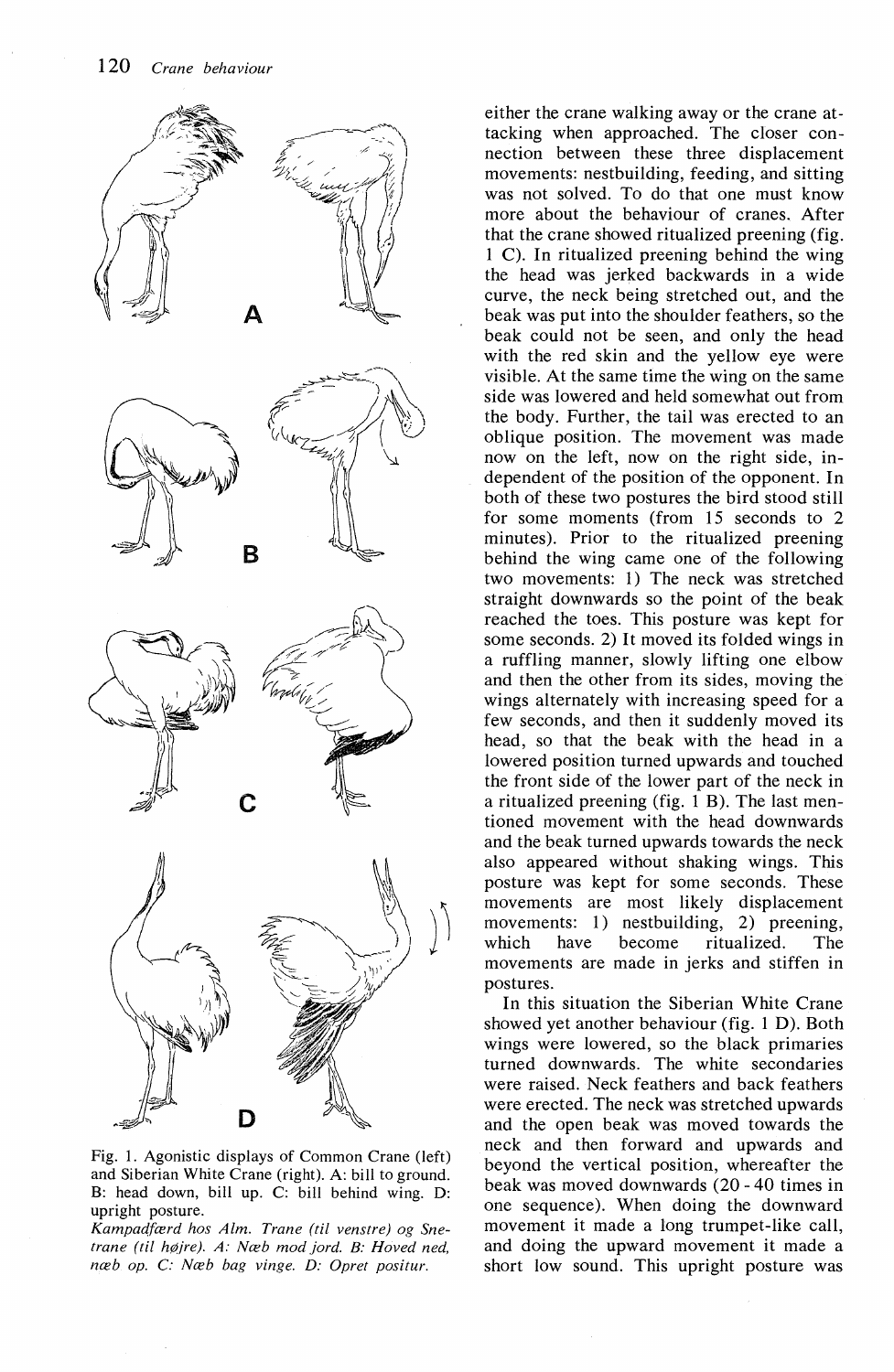similar to that of the Common Crane, but while the Common Crane kept its beak upwards, sometimes vertically up, the Siberian White Crane moved it up and down in a much more elaborate behaviour.

These displays indicated the aggressiveness of the bird, because the behaviour was often followed by attack. In direct attack the neck feathers were slightly raised, body feathers sleeked, wings spread and beak open. Suddenly it jumped into the air with wings flapping and legs extended in front of me, and kicked and pecked, and landed on its feet. In between it held its beak to the ground and picked up leaves and straw. I was not able to find any certain sequence of these displays.

#### DISCUSSION

When these behaviour patterns of the agonistic behaviour of the two crane species are compared, it is evident that they are more elaborate and ritualized in the Siberian White Crane. According to Archibald  $(1974 b)$  the upright posture exists in 10 crane species, including the Common Crane. The Siberian White Crane is not included, as he has no information about this species. He also mentions that the upright posture in several species, i.a. the Common Crane, is different in the two sexes and varies in intensity. In the lowest intensity the bill is held obliquely uds and the primaries are not lowered, and in the highest intensity the neck is held obliquely backwards, the beak vertically up, the primaries are lowered and the secondaries elevated. The upright posture in the Siberian White Crane has a typical intensity, as is the case in several other species, according to Archibald (1. c.). Further, the upright posture in the Siberian White Crane was accompanied by the open beak being x up and down, which according to Archibald (1. c.) does not occur in any other crane species. The upright posture is a threat behaviour which makes the opponents retreat. Archibald (1973, 1974 a) describes similar threat behaviour in Hooded Crane *Grus monacha* and White-naped Crane *Grus vipio* in the wild, and he also mentions that the threat postures are part of the courtship display in both male and female, who walk side by side, circling each other and thus gradually become accustomed to each other, and the mutual threat decreases. Both species have the movement: bill to the ground, which is displacement nestbuilding and/or feeding. Besides the Siberian White Crane has the same movement ritualized as a posture. In the

posture: head down bill up, the Common Crane keeps its bill against thigh and belly, whereas the Siberian White Crane bends its neck and turns the beak up vertically against the underside of the neck. Sometimes there is shaking of the wings prior to this movement. Both species have bill behind wing, but the Common Crane moves its head backwards and puts the bill into the back feathers and wing feathers, whereas the Siberian White Crane moves its head backwards in a wide curve, while the neck is stretched and bent backwards, before it turns its head and puts the beak into the feathers. Further, the movement is much quicker than in the Common Crane.

#### SUMMARY

A Common Crane *Grus grus* and a Siberian White Crane *Grus leucogeranus* in captivity both showed the same agonistic patterns, viz. parade-step, bill to the ground, head down bill up, bill behind wing, and upright posture. These displays are more ritualized in the Siberian White Crane than in the Common Crane.

#### DANSK RESUME

#### Kampadfærd hos to tranearter

Når to traner angriber hinanden, viser de som andre fugle særlige bevægelser og positurer, der virker pacificerende eller får den ene til at flygte. Denne adfærd blev iagttaget af forfatteren hos en Alm. Trane *Grus grus* og en Snetrane *Grus leucogeranus,*  der i en årrække var i Zoologisk Have. Selv om iagttagelserne kun blev gjort på disse to fugle, kan de give et bidrag til kendskabet til traners adfærd. Adfærden fremkom altid ved angreb og altid i den artstypiske form. Derimod kunne adfærdens betydning for artsfæller ikke iagttages, men formodentlig har den en truende funktion. Traners adfærd er meget lidt kendt, og tillige er Snetranen meget fåtallig. Den vilde bestand anslås til at omfatte ca. I 00 individer. Yderligere findes der 9 Snetraner i zoologiske haver. Forfatterens iagttagelser bekræfter og supplerer Heinroths (1928) iagttagelser af den Alm. Trane. Snetranen har de samme bevægelser og positurer som den Alm. Trane (se fig. 1 ), men de enkelte dele af adfærden har en lidt anden form end hos den Alm. Trane - er mere ritualiserede. Desuden har de en typisk intensitet, medens de hos den Alm. Trane varierer i intensitet. F.eks. er den oprette positur hos Snetranen altid som vist på fig. I, medens den Alm. Trane i den oprette positur sænker håndsvingfjerene og løfter armsvingfjerene mere eller mindre, samtidig med at halsen holdes skråt eller lodret. Archibald (1973, 1974) har fundet lignende adfærdsformer hos andre tranearter. Desuden fandt han, at disse bevægelser og positurer indgår i kurtiseringsadfærden.